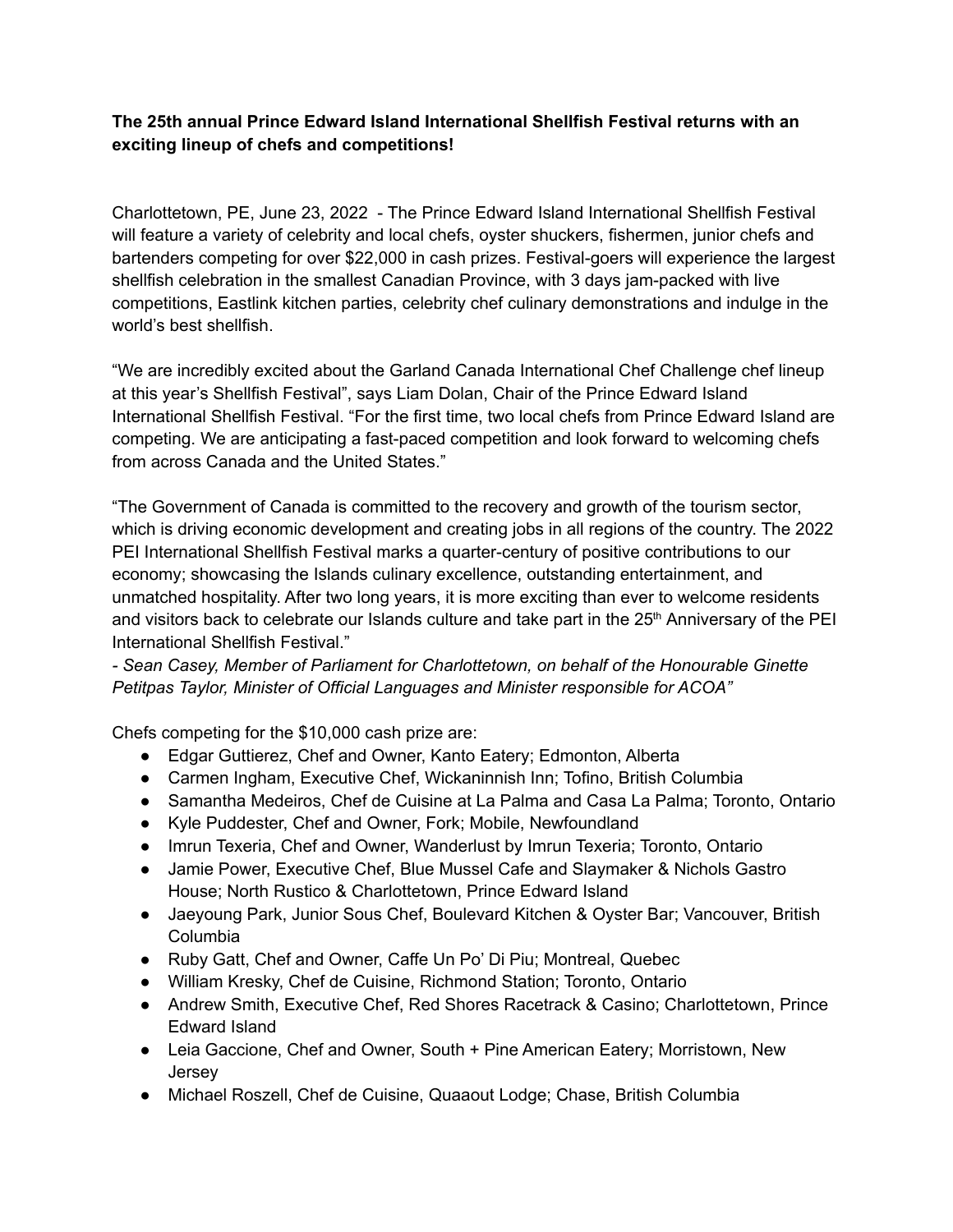Competition judges include Ned Bell, Owner and Executive Chef, Naramata Inn; Naramata, British Columbia; Paul Lillakas, Private Chef; Toronto, Ontario; and Nuit Regular, Co-Owner and Executive Chef; PAI Northern Thai Kitchen, Toronto, Ontario.

"The Prince Edward Island International Shellfish Festival is a beloved tradition for both Islanders and visitors. We can't wait to welcome chefs, shuckers, fishermen and mixologists from across the country and the United States to showcase their talents and enjoy their delicious delicacies," said Minister of Economic Growth, Tourism and Culture Matthew MacKay. "Congratulations on 25 years of fun, food and lasting memories. We look forward to celebrating this iconic festival for many years to come."

The Junior Chef Challenge competition returns for competitors between 15 and 18 years of age. The festival is accepting applications now for those who love to cook and are comfortable cooking with shellfish, are outgoing and confident to compete in front of a live audience. The deadline for applications is July 7, 2022.

Other exciting competitions include:

- Irish Point Oysters Shucking Championship, September 16th and Raspberry Point International Oyster Shucking Championship, September 17th
- Mott's Clamato Best Caesar in Town, September 15th and 16th
- Tie One On Mussel Industry Competition, September 17th
- PEI Potato Chowder Championship, September 17th and 18th

"We're delighted to see the return of the PEI International Shellfish Festival, an event that showcases everything there is to love about Charlottetown," said Charlottetown Mayor Philip Brown. "Building on 25 years of momentum, this festival will provide an opportunity for Islanders to enjoy vibrant entertainment and exceptional culinary talent at both the local and international level."

Early bird pricing is available until July 31, 2022, or while supplies last. Tickets prices are \$10 per Friday and Saturday afternoon only pass, \$40 per Friday and Saturday all day pass, \$10 per Sunday all day pass and \$70 for the weekend pass. Tickets are selling fast. Shellfish bucks can be pre-purchased online now and used through tap at all vendors.

Join the conversation online #peishellfishfest | www.peishellfish.com

 $30 -$ 

More Information Jennifer Paynter Director of Marketing Tel: 902-370-3397 Email: jennifer@versatilegroup.ca